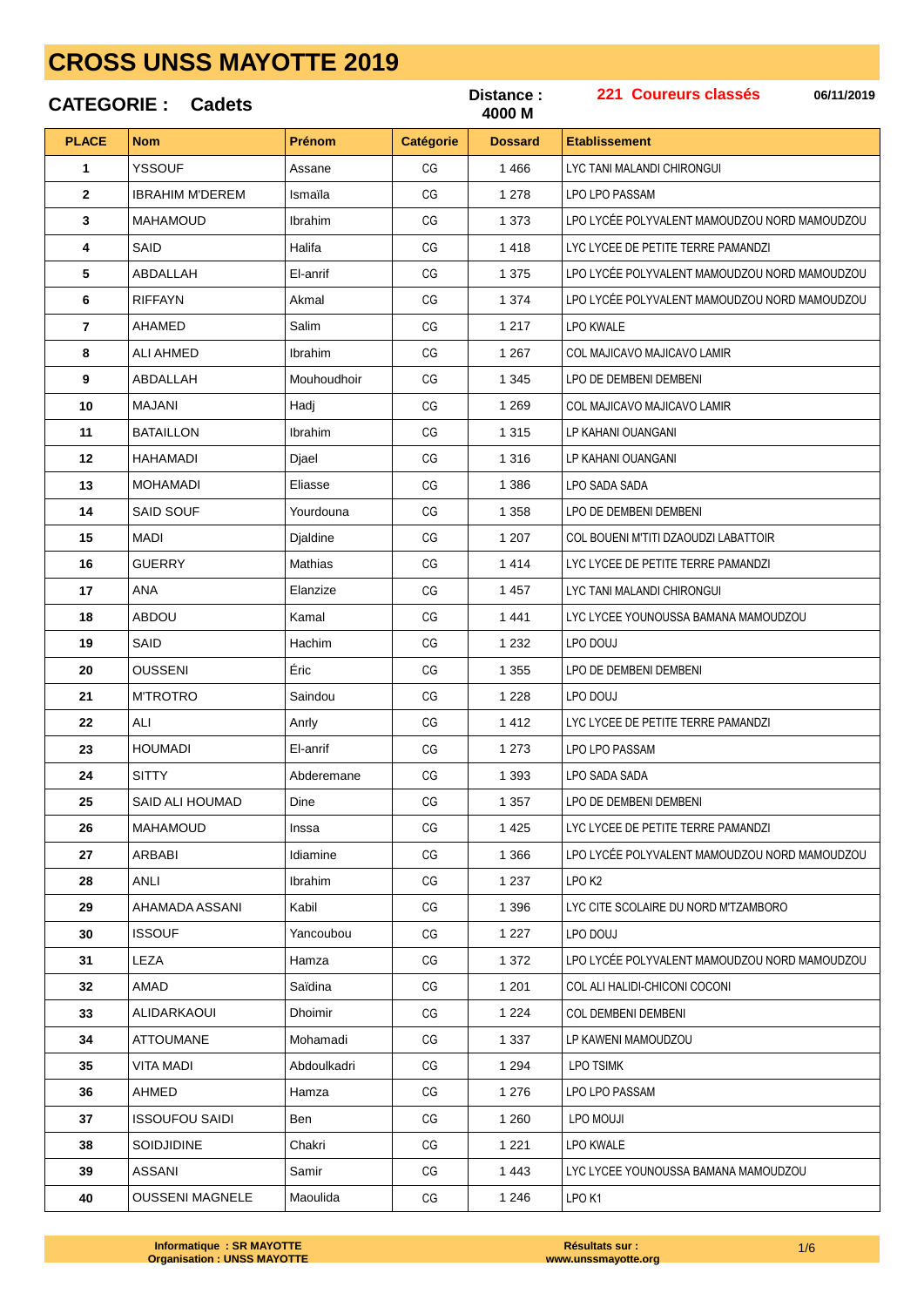|              | <b>CATEGORIE: Cadets</b> |             |                  | Distance:<br>4000 M | 221 Coureurs classés<br>06/11/2019            |
|--------------|--------------------------|-------------|------------------|---------------------|-----------------------------------------------|
| <b>PLACE</b> | <b>Nom</b>               | Prénom      | <b>Catégorie</b> | <b>Dossard</b>      | <b>Etablissement</b>                          |
| 41           | <b>ISSOUF</b>            | Ezeidine    | CG               | 1 3 7 1             | LPO LYCÉE POLYVALENT MAMOUDZOU NORD MAMOUDZOU |
| 42           | <b>AHMED</b>             | Faïz        | CG               | 1 2 0 5             | COL BOUENI M'TITI DZAOUDZI LABATTOIR          |
| 43           | <b>DAROUECHI</b>         | Zarkaoui    | CG               | 1 3 9 7             | LYC CITE SCOLAIRE DU NORD M'TZAMBORO          |
| 44           | AHAMADI                  | Zac         | CG               | 1411                | LYC LYCEE DE PETITE TERRE PAMANDZI            |
| 45           | ALI                      | Bendjadid   | CG               | 1 3 6 4             | LPO LYCÉE POLYVALENT MAMOUDZOU NORD MAMOUDZOU |
| 46           | <b>BACO</b>              | Fayal       | CG               | 1 3 8 0             | LPO SADA SADA                                 |
| 47           | <b>YSSOUF</b>            | Ben omar    | CG               | 1998                | COL COLLEGE DE OUANGANI OUANGANI              |
| 48           | MAHADALI                 | Nayel       | CG               | 1 309               | LP DZOUMOGNE BANDRABOUA                       |
| 49           | <b>ROCLIN</b>            | Ronaldinho  | CG               | 1 302               | LA LPA COCONI OUANGANI                        |
| 50           | <b>IBRAHIM</b>           | Anbiddine   | CG               | 1 3 7 6             | LPO LYCÉE POLYVALENT MAMOUDZOU NORD MAMOUDZOU |
| 51           | <b>BOURA</b>             | Fayiz       | CG               | 1 2 7 4             | LPO LPO PASSAM                                |
| 52           | <b>ISSOUF</b>            | El-fazal    | CG               | 1 2 4 4             | LPO <sub>K1</sub>                             |
| 53           | ABDOU                    | Farid       | CG               | 1 270               | LPO LPO PASSAM                                |
| 54           | <b>MARITADI</b>          | Yazidou     | CG               | 1 2 8 3             | <b>COL SADA SADA</b>                          |
| 55           | COLO                     | Amrou       | CG               | 1 300               | COL ZENA M'DERE PAMANDZI                      |
| 56           | <b>MAOULIDA</b>          | Abdouraouf  | CG               | 1 2 5 3             | COL KOUNGOU MAMOUDZOU                         |
| 57           | ATTOUMANI                | Zaïdane     | CG               | 1 3 4 9             | LPO DE DEMBENI DEMBENI                        |
| 58           | <b>DAROUECHE</b>         | Housseine   | CG               | 1 3 2 9             | LP KAHANI OUANGANI                            |
| 59           | <b>MOHAMED</b>           | Athoumani   | CG               | 1 2 6 5             | COL M'TZAMBORO M'TZAMBORO                     |
| 60           | <b>AMBOUDI</b>           | Maxime      | CG               | 1 2 5 6             | COL M'GOMBANI MAMOUDZOU                       |
| 61           | <b>CHIBACO</b>           | Del         | CG               | 1 3 3 9             | LP KAWENI MAMOUDZOU                           |
| 62           | SAINDOU                  | Assane      | CG               | 1 202               | COL ALI HALIDI-CHICONI COCONI                 |
| 63           | <b>MAENROUF</b>          | Nayime      | CG               | 1449                | LYC LYCEE YOUNOUSSA BAMANA MAMOUDZOU          |
| 64           | SAID ATTOUMANI           | Ismaël      | CG               | 1 377               | LPO LYCÉE POLYVALENT MAMOUDZOU NORD MAMOUDZOU |
| 65           | <b>IBRAHIM</b>           | Imtiyazi    | CG               | 1 277               | LPO LPO PASSAM                                |
| 66           | <b>ATTOUMANI</b>         | Mouhamadi   | CG               | 1 3 6 7             | LPO LYCÉE POLYVALENT MAMOUDZOU NORD MAMOUDZOU |
| 67           | <b>BOURA</b>             | Keldi       | CG               | 1 3 6 8             | LPO LYCÉE POLYVALENT MAMOUDZOU NORD MAMOUDZOU |
| 68           | <b>MAOULIDA</b>          | Ismael      | CG               | 1 4 5 0             | LYC LYCEE YOUNOUSSA BAMANA MAMOUDZOU          |
| 69           | ABDALLAH                 | Haminou     | CG               | 1 3 6 2             | LPO LYCÉE POLYVALENT MAMOUDZOU NORD MAMOUDZOU |
| 70           | <b>MOHAMED</b>           | Fadhul      | CG               | 1416                | LYC LYCEE DE PETITE TERRE PAMANDZI            |
| 71           | AHMED                    | Moustoifa   | CG               | 1 2 1 8             | LPO KWALE                                     |
| 72           | AHAMADI ABDALLA          | Aklabidine  | CG               | 1 2 7 2             | LPO LPO PASSAM                                |
| 73           | MOURTADHUI               | Andhourdine | CG               | 1 2 6 1             | LPO MOUJI                                     |
| 74           | <b>YSSOUF</b>            | Abdillah    | CG               | 1 2 6 6             | COL M'TZAMBORO M'TZAMBORO                     |
| 75           | <b>HAROUNA</b>           | Abouhanifa  | CG               | 1447                | LYC LYCEE YOUNOUSSA BAMANA MAMOUDZOU          |
| 76           | ALI MOHAMED              | Fayal       | CG               | 1 206               | COL BOUENI M'TITI DZAOUDZI LABATTOIR          |
| 77           | ABDOU-MLANAO             | El anrif    | CG               | 1 2 5 4             | COL M'GOMBANI MAMOUDZOU                       |
| 78           | SAID                     | Tadjil      | CG               | 1 4 3 9             | LYC LYCEE YOUNOUSSA BAMANA MAMOUDZOU          |
| 79           | <b>MOUHADJI</b>          | Nassuondine | CG               | 1 4 5 3             | LYC LYCEE YOUNOUSSA BAMANA MAMOUDZOU          |
| 80           | <b>DAOUD</b>             | Yasser      | CG               | 1446                | LYC LYCEE YOUNOUSSA BAMANA MAMOUDZOU          |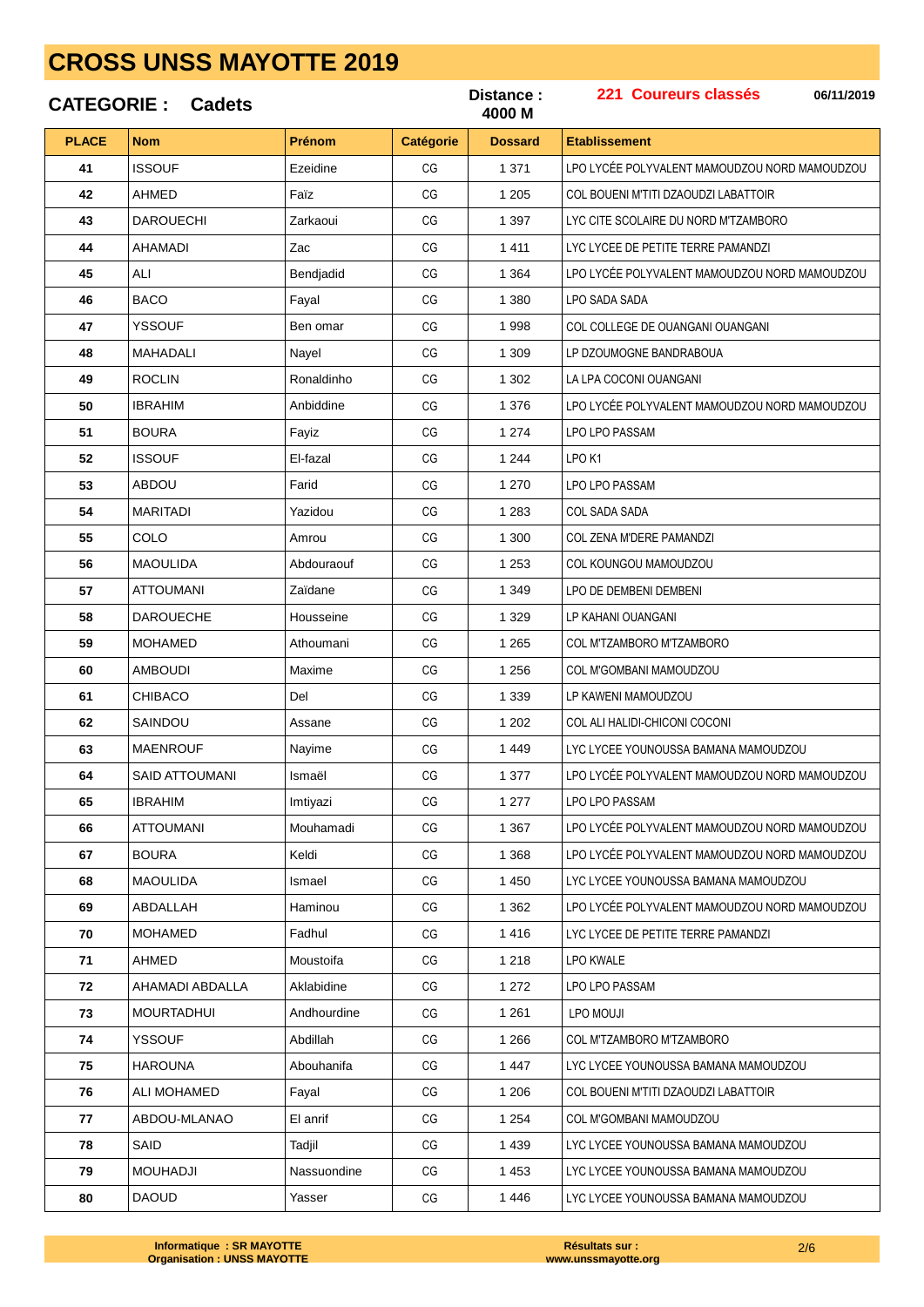|              | <b>CATEGORIE: Cadets</b> |               |                  | Distance:<br>4000 M | 221 Coureurs classés<br>06/11/2019            |
|--------------|--------------------------|---------------|------------------|---------------------|-----------------------------------------------|
| <b>PLACE</b> | <b>Nom</b>               | <b>Prénom</b> | <b>Catégorie</b> | <b>Dossard</b>      | <b>Etablissement</b>                          |
| 81           | <b>YSSOUF</b>            | El-had        | CG               | 1 2 5 1             | LPO <sub>K1</sub>                             |
| 82           | AHAMADI                  | Ibrahim       | CG               | 2 0 0 4             | LA LPA COCONI OUANGANI                        |
| 83           | DAILAMI                  | Anfaidine     | СG               | 1 4 4 5             | LYC LYCEE YOUNOUSSA BAMANA MAMOUDZOU          |
| 84           | SAÏNDOU                  | Ismaël        | CG               | 1 3 5 9             | LPO DE DEMBENI DEMBENI                        |
| 85           | ABDOU                    | Moudjibou     | CG               | 1 3 0 5             | LP DZOUMOGNE BANDRABOUA                       |
| 86           | <b>YOUSSOUF</b>          | Siradji       | CG               | 1 2 8 0             | LPO LPO PASSAM                                |
| 87           | <b>NOUHOU</b>            | Rastami       | CG               | 1 2 1 5             | COL COLLEGE DE OUANGANI OUANGANI              |
| 88           | AHAMAD-OUSSENI           | Djadid        | СG               | 1 4 0 9             | LYC LYCEE DE PETITE TERRE PAMANDZI            |
| 89           | <b>MOUSSA MADI</b>       | Ousseni       | CG               | 1 400               | LYC CITE SCOLAIRE DU NORD M'TZAMBORO          |
| 90           | <b>YOUSSOUF</b>          | Maholida      | CG               | 2 0 0 3             | COL BOUENI M'TITI DZAOUDZI LABATTOIR          |
| 91           | <b>RACHIDI</b>           | Aridine       | CG               | 1 3 3 3             | LP KAHANI OUANGANI                            |
| 92           | ABDOU                    | Djandi        | CG               | 1 2 6 3             | COL M'TZAMBORO M'TZAMBORO                     |
| 93           | <b>BACAR</b>             | Ali           | СG               | 1 2 2 0             | LPO KWALE                                     |
| 94           | AHAMADA SAID             | Samir         | CG               | 1 2 8 1             | <b>COL SADA SADA</b>                          |
| 95           | AHAMADI SAID             | Allaoui       | СG               | 1 30 6              | LP DZOUMOGNE BANDRABOUA                       |
| 96           | <b>NASSER</b>            | Said          | CG               | 1 2 3 1             | LPO DOUJ                                      |
| 97           | ALI                      | Charcki       | CG               | 1 3 6 5             | LPO LYCÉE POLYVALENT MAMOUDZOU NORD MAMOUDZOU |
| 98           | <b>NASSURDINE</b>        | El anrif      | CG               | 1 3 2 1             | LP KAHANI OUANGANI                            |
| 99           | <b>M'HAMADI</b>          | Fardine       | СG               | 1 2 9 0             | <b>LPO TSIMK</b>                              |
| 100          | <b>STUFFANE</b>          | Issoufi       | CG               | 1 3 0 3             | LA LPA COCONI OUANGANI                        |
| 101          | <b>SOUMAILA</b>          | Fayed         | CG               | 1 2 5 0             | LPO <sub>K1</sub>                             |
| 102          | <b>MADI BACAR</b>        | Dhiyad        | CG               | 1 3 8 4             | LPO SADA SADA                                 |
| 103          | <b>MOHAMED TAKI</b>      | Abdoulkarim   | CG               | 1 2 7 9             | LPO LPO PASSAM                                |
| 104          | <b>MCHANGAMA</b>         | Anzafoudine   | CG               | 1 3 0 1             | LA LPA COCONI OUANGANI                        |
| 105          | MADI                     | Youssouf      | CG               | 1 3 8 3             | LPO SADA SADA                                 |
| 106          | <b>MADI BACAR</b>        | Diamid        | CG               | 1 3 8 5             | LPO SADA SADA                                 |
| 107          | <b>MOHAMADI</b>          | Jean claude   | CG               | 1 4 5 2             | LYC LYCEE YOUNOUSSA BAMANA MAMOUDZOU          |
| 108          | <b>ADIHAME</b>           | Kadafi        | CG               | 1 2 5 5             | COL M'GOMBANI MAMOUDZOU                       |
| 109          | <b>HOUMADI</b>           | Maurice       | CG               | 1 3 1 9             | LP KAHANI OUANGANI                            |
| 110          | <b>SOUANDININE</b>       | Azaemoudine   | CG               | 1 2 6 2             | LPO MOUJI                                     |
| 111          | AHAYA                    | Amir          | CG               | 1 4 0 4             | LYC CITE SCOLAIRE DU NORD M'TZAMBORO          |
| 112          | MALIDE                   | Saindou       | CG               | 1 3 1 0             | LP DZOUMOGNE BANDRABOUA                       |
| 113          | <b>BOTRA</b>             | Safouane      | CG               | 1 2 5 8             | LPO MOUJI                                     |
| 114          | ABDOU MDAHOMA            | Assad         | CG               | 1 3 2 3             | LP KAHANI OUANGANI                            |
| 115          | <b>RAMA</b>              | Said          | CG               | 1 3 1 1             | LP DZOUMOGNE BANDRABOUA                       |
| 116          | <b>BACAR</b>             | Aboubakar     | CG               | 1 4 3 4             | LYC LYCEE YOUNOUSSA BAMANA MAMOUDZOU          |
| 117          | YOUSSOUF                 | Fatahou       | CG               | 1 2 1 6             | COL COLLEGE DE OUANGANI OUANGANI              |
| 118          | <b>BADRANE</b>           | Damire        | CG               | 1 2 9 5             | <b>COL TSINGONI TSINGONI</b>                  |
| 119          | <b>COLO SAFI</b>         | Issouf        | CG               | 1 3 9 2             | LPO SADA SADA                                 |
| 120          | MAHADALI                 | Moustadji     | CG               | 1 2 2 9             | LPO DOUJ                                      |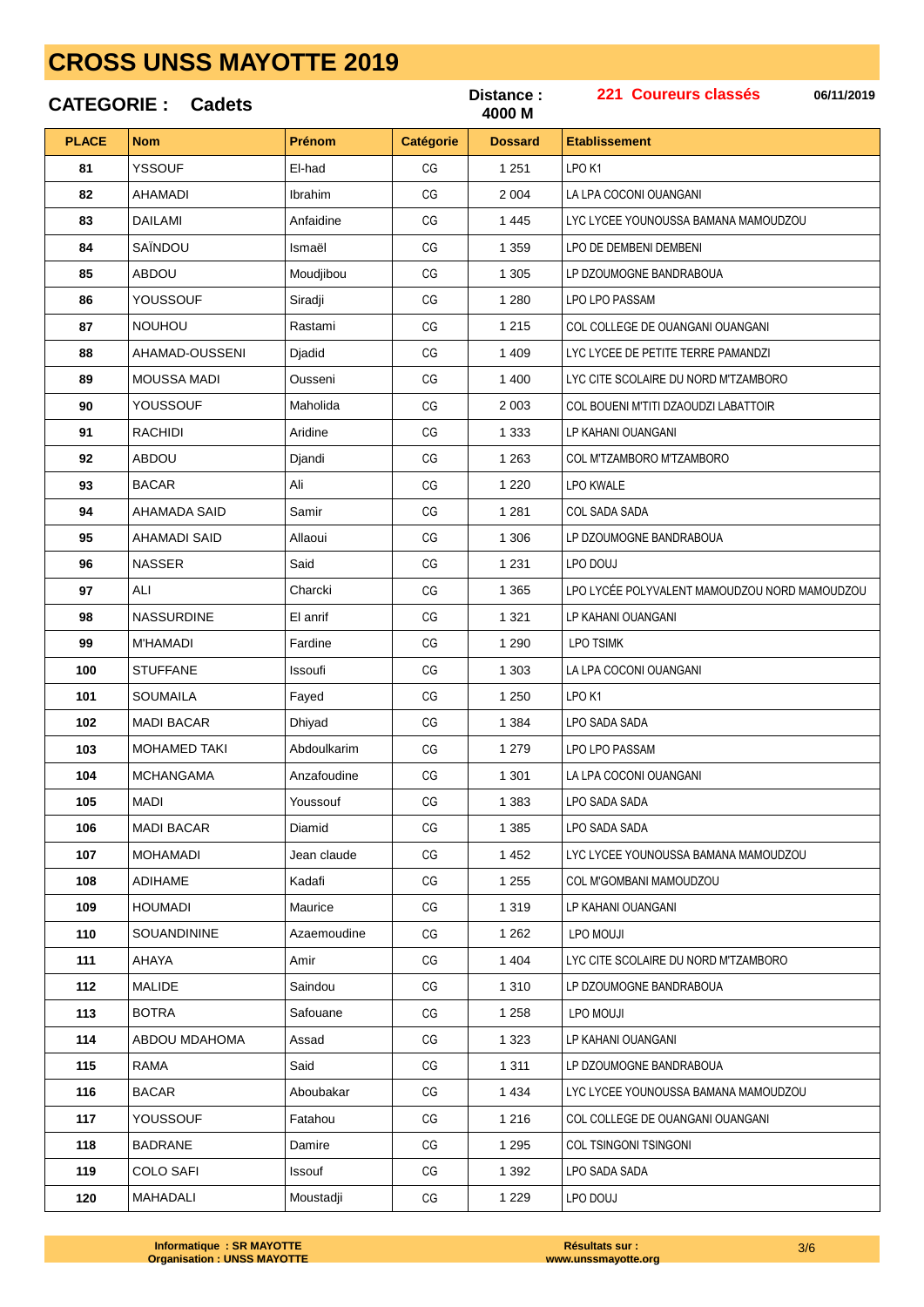|              | <b>CATEGORIE: Cadets</b> |               |                        | Distance:<br>4000 M | 221 Coureurs classés<br>06/11/2019            |
|--------------|--------------------------|---------------|------------------------|---------------------|-----------------------------------------------|
| <b>PLACE</b> | <b>Nom</b>               | <b>Prénom</b> | Catégorie              | <b>Dossard</b>      | <b>Etablissement</b>                          |
| 121          | ABDOU                    | Amouyoudi     | CG                     | 1 3 9 5             | LYC CITE SCOLAIRE DU NORD M'TZAMBORO          |
| 122          | SAID                     | Bacar         | CG                     | 1 3 5 6             | LPO DE DEMBENI DEMBENI                        |
| 123          | <b>ANKILINE ABASSE</b>   | Amerdine      | CG                     | 1 307               | LP DZOUMOGNE BANDRABOUA                       |
| 124          | <b>OUSSENI</b>           | Dhoimir       | CG                     | 1 3 5 4             | LPO DE DEMBENI DEMBENI                        |
| 125          | AHMED                    | Djawardine    | CG                     | 1 3 6 3             | LPO LYCÉE POLYVALENT MAMOUDZOU NORD MAMOUDZOU |
| 126          | <b>OUSSENI</b>           | Palestine     | CG                     | 1 2 2 5             | <b>COL DEMBENI DEMBENI</b>                    |
| 127          | <b>BACAR</b>             | Ahamadi       | CG                     | 1 2 1 9             | <b>LPO KWALE</b>                              |
| 128          | ABDALLAH                 | Mouhiyourdine | CG                     | 1 4 0 8             | LYC LYCEE DE PETITE TERRE PAMANDZI            |
| 129          | <b>ANTHOUMANI</b>        | Moubaraka     | CG                     | 1 3 2 7             | LP KAHANI OUANGANI                            |
| 130          | <b>SOUMAILA</b>          | Baidoini      | CG                     | 1 3 3 4             | LP KAHANI OUANGANI                            |
| 131          | CHAMOU                   | El farouk     | CG                     | 1 2 9 6             | <b>COL TSINGONI TSINGONI</b>                  |
| 132          | <b>ARCHIDINE</b>         | Fahad         | CG                     | 1 2 5 7             | LPO MOUJI                                     |
| 133          | <b>SAID ALI</b>          | Mousdalifa    | CG                     | 1 2 9 7             | COL TSINGONI TSINGONI                         |
| 134          | <b>MOINDZE</b>           | Omar          | CG                     | 1 3 3 2             | LP KAHANI OUANGANI                            |
| 135          | <b>SAID</b>              | Saidali       | CG                     | 1 4 2 7             | LYC LYCEE DE PETITE TERRE PAMANDZI            |
| 136          | <b>HARITHI</b>           | Soirmi        | CG                     | 1 2 5 9             | LPO MOUJI                                     |
| 137          | <b>MASSOUNDI</b>         | Hadad         | CG                     | 1415                | LYC LYCEE DE PETITE TERRE PAMANDZI            |
| 138          | YANIK DJAFFAR            | Ei-yakine     | CG                     | 1 2 2 2             | <b>LPO KWALE</b>                              |
| 139          | AHAMADI                  | Dhounouraini  | CG                     | 1 2 7 1             | LPO LPO PASSAM                                |
| 140          | <b>BACAR</b>             | Hakimi        | CG                     | 1 4 2 0             | LYC LYCEE DE PETITE TERRE PAMANDZI            |
| 141          | <b>AHMED</b>             | Ilyassa       | CG                     | 1 4 3 2             | LYC LYCEE YOUNOUSSA BAMANA MAMOUDZOU          |
| 142          | <b>ALI ABDOUL</b>        | Anzize        | CG                     | 1413                | LYC LYCEE DE PETITE TERRE PAMANDZI            |
| 143          | HOUMADI                  | Assandou      | CG                     | 1462                | LYC TANI MALANDI CHIRONGUI                    |
| 144          | <b>M'LIVA</b>            | Hackim        | $\mathbb{C}\mathbb{G}$ | 1 4 2 4             | LYC LYCEE DE PETITE TERRE PAMANDZI            |
| 145          | <b>SOILIHI</b>           | Djazil        | CG                     | 1 2 9 9             | <b>COL TSINGONI TSINGONI</b>                  |
| 146          | <b>DHOUMOURAINI</b>      | El bak        | CG                     | 1 4 3 5             | LYC LYCEE YOUNOUSSA BAMANA MAMOUDZOU          |
| 147          | <b>COMBO</b>             | Facry         | CG                     | 1 2 8 2             | COL SADA SADA                                 |
| 148          | <b>DJAMALDINE ALI</b>    | Onzardine     | CG                     | 1 2 7 5             | LPO LPO PASSAM                                |
| 149          | KAMARDINE                | Raphael       | CG                     | 1422                | LYC LYCEE DE PETITE TERRE PAMANDZI            |
| 150          | <b>HOMADY</b>            | Moussa        | CG                     | 1 4 3 6             | LYC LYCEE YOUNOUSSA BAMANA MAMOUDZOU          |
| 151          | <b>ALI SELEMANE</b>      | Nassirou      | CG                     | 1 3 2 5             | LP KAHANI OUANGANI                            |
| 152          | ABDOU                    | Fahime ben    | CG                     | 1 2 0 3             | COL BANDRELE CHIRONGUI                        |
| 153          | MASSOUNDI                | Charif        | CG                     | 1 3 3 1             | LP KAHANI OUANGANI                            |
| 154          | ABDALLAH                 | Djawad        | CG                     | 1 3 6 1             | LPO LYCÉE POLYVALENT MAMOUDZOU NORD MAMOUDZOU |
| 155          | YAHAYA                   | Karim         | CG                     | 1 4 3 1             | LYC LYCEE DE PETITE TERRE PAMANDZI            |
| 156          | <b>SOIRFANE</b>          | Abdul karim   | CG                     | 1 3 4 4             | LP KAWENI MAMOUDZOU                           |
| 157          | ASSANI                   | Al-amine      | CG                     | 1 3 3 6             | LP KAWENI MAMOUDZOU                           |
| 158          | <b>ABSOIR</b>            | Ismaël        | CG                     | 1 2 1 4             | COL COLLEGE DE OUANGANI OUANGANI              |
| 159          | NOUDJOUM                 | Daniel        | CG                     | 1 4 0 1             | LYC CITE SCOLAIRE DU NORD M'TZAMBORO          |
| 160          | <b>ALI TADJIRI</b>       | Houdav        | CG                     | 1 4 3 3             | LYC LYCEE YOUNOUSSA BAMANA MAMOUDZOU          |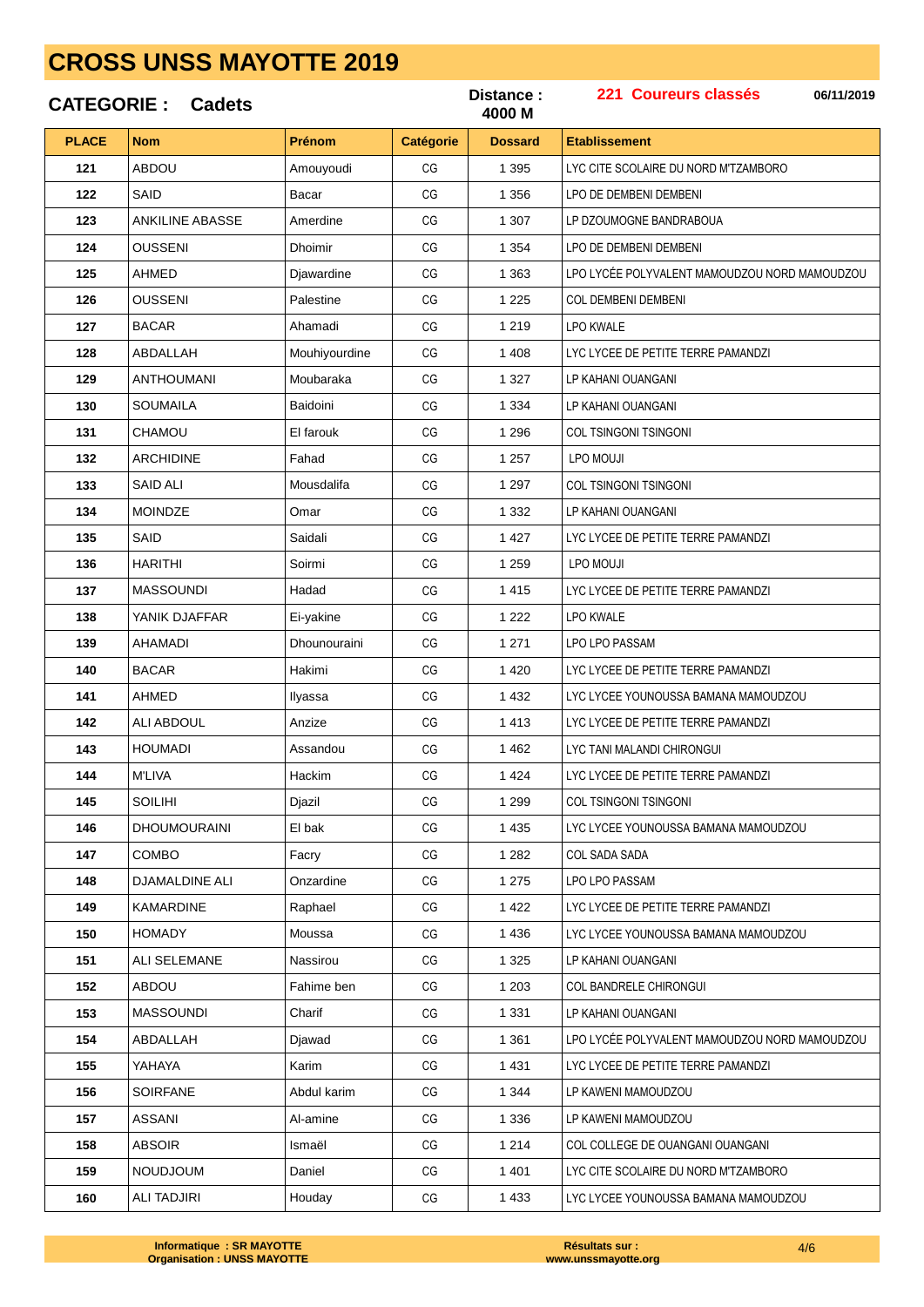|              | <b>CATEGORIE: Cadets</b> |              |                  | Distance:<br>4000 M | 221 Coureurs classés<br>06/11/2019   |
|--------------|--------------------------|--------------|------------------|---------------------|--------------------------------------|
| <b>PLACE</b> | <b>Nom</b>               | Prénom       | <b>Catégorie</b> | <b>Dossard</b>      | <b>Etablissement</b>                 |
| 161          | <b>HOUMADI</b>           | Bacar        | CG               | 1 2 4 1             | LPO <sub>K1</sub>                    |
| 162          | <b>MOHAMED CHARIF</b>    | Mouzadjidine | CG               | 1 2 3 0             | LPO DOUJ                             |
| 163          | <b>M'LIVA</b>            | Hachim       | CG               | 1 4 2 3             | LYC LYCEE DE PETITE TERRE PAMANDZI   |
| 164          | MOINAHINDROU             | El raouf     | CG               | 1 3 8 8             | LPO SADA SADA                        |
| 165          | SAID                     | Cedric       | CG               | 1 2 9 8             | COL TSINGONI TSINGONI                |
| 166          | AHMED                    | Gaidani      | CG               | 1 3 1 3             | LP KAHANI OUANGANI                   |
| 167          | <b>MIRADJI</b>           | Georges      | CG               | 1 2 1 1             | COL COLLÈGE DE BOUÉNI KANI KÉLI      |
| 168          | ABDILLAH                 | Anzairou     | CG               | 1 3 3 5             | LP KAWENI MAMOUDZOU                  |
| 169          | SAID                     | Fahrad       | CG               | 1426                | LYC LYCEE DE PETITE TERRE PAMANDZI   |
| 170          | <b>ATTOUMANI</b>         | El-had       | CG               | 1 3 2 8             | LP KAHANI OUANGANI                   |
| 171          | <b>SALIMOU</b>           | Irchad       | CG               | 1428                | LYC LYCEE DE PETITE TERRE PAMANDZI   |
| 172          | <b>MOHAMED</b>           | Zaïdou       | CG               | 1 2 3 9             | LPO <sub>K2</sub>                    |
| 173          | <b>IBRAHIM</b>           | Said         | CG               | 1 4 3 7             | LYC LYCEE YOUNOUSSA BAMANA MAMOUDZOU |
| 174          | AHAMADA HASSANI          | Nasser       | CG               | 1 3 2 4             | LP KAHANI OUANGANI                   |
| 175          | <b>ABDOU</b>             | Nokoa        | CG               | 1419                | LYC LYCEE DE PETITE TERRE PAMANDZI   |
| 176          | <b>MOENY MOKO</b>        | Abdoul       | CG               | 1451                | LYC LYCEE YOUNOUSSA BAMANA MAMOUDZOU |
| 177          | SAID ATTOUMANI           | Anli         | CG               | 1 2 4 7             | LPO <sub>K1</sub>                    |
| 178          | <b>CHANFI</b>            | Daniel       | CG               | 1 3 9 1             | LPO SADA SADA                        |
| 179          | <b>MOHAMED</b>           | Adjidaou     | CG               | 1 4 6 4             | LYC TANI MALANDI CHIRONGUI           |
| 180          | MADI                     | Chadhouli    | CG               | 1 3 3 0             | LP KAHANI OUANGANI                   |
| 181          | <b>ASSIAND</b>           | El-abib      | CG               | 1 3 1 4             | LP KAHANI OUANGANI                   |
| 182          | <b>MANDHUI</b>           | Azam         | CG               | 1 2 3 8             | LPO <sub>K2</sub>                    |
| 183          | ABDALLAH                 | Anzadi       | CG               | 1 407               | LYC LYCEE DE PETITE TERRE PAMANDZI   |
| 184          | <b>HOUMADI</b>           | Mourchidi    | CG               | 1421                | LYC LYCEE DE PETITE TERRE PAMANDZI   |
| 185          | ABDALLAH                 | Mounaoir     | CG               | 1 3 0 4             | LP DZOUMOGNE BANDRABOUA              |
| 186          | AHAMADA                  | Laidine      | CG               | 1410                | LYC LYCEE DE PETITE TERRE PAMANDZI   |
| 187          | <b>WAKIDOU BOURHAN</b>   | Naïr         | CG               | 1 4 3 0             | LYC LYCEE DE PETITE TERRE PAMANDZI   |
| 188          | <b>DAROUSSI</b>          | Zarnouki     | CG               | 1 4 5 9             | LYC TANI MALANDI CHIRONGUI           |
| 189          | AHAMADA                  | Houssam dine | CG               | 1 2 0 8             | COL COLLÈGE DE BOUÉNI KANI KÉLI      |
| 190          | SAID                     | Djounaidi    | CG               | 1 2 1 3             | COL COLLÈGE DE BOUÉNI KANI KÉLI      |
| 191          | <b>AZIZARI</b>           | Houssamdine  | CG               | 1 2 0 4             | COL BANDRELE CHIRONGUI               |
| 192          | <b>SITTY</b>             | Abdouroihim  | CG               | 1 3 1 2             | LP DZOUMOGNE BANDRABOUA              |
| 193          | <b>CHIBACO</b>           | Andilou      | CG               | 1 2 4 0             | LPO K1                               |
| 194          | <b>HOUMADI</b>           | Ibrahim      | CG               | 1 2 4 2             | LPO <sub>K1</sub>                    |
| 195          | SAÏD                     | Soididine    | CG               | 1 4 0 2             | LYC CITE SCOLAIRE DU NORD M'TZAMBORO |
| 196          | <b>MADI</b>              | Ben rayan    | CG               | 1 4 4 8             | LYC LYCEE YOUNOUSSA BAMANA MAMOUDZOU |
| 197          | ABDALLAH                 | Nawadi       | CG               | 1 4 5 5             | LYC TANI MALANDI CHIRONGUI           |
| 198          | <b>HOAREAU</b>           | Valère       | CG               | 1461                | LYC TANI MALANDI CHIRONGUI           |
| 199          | SAID                     | Bel fayane   | CG               | 1 2 1 2             | COL COLLÈGE DE BOUÉNI KANI KÉLI      |
| 200          | DHIHARI                  | Dayane       | CG               | 1 3 5 0             | LPO DE DEMBENI DEMBENI               |